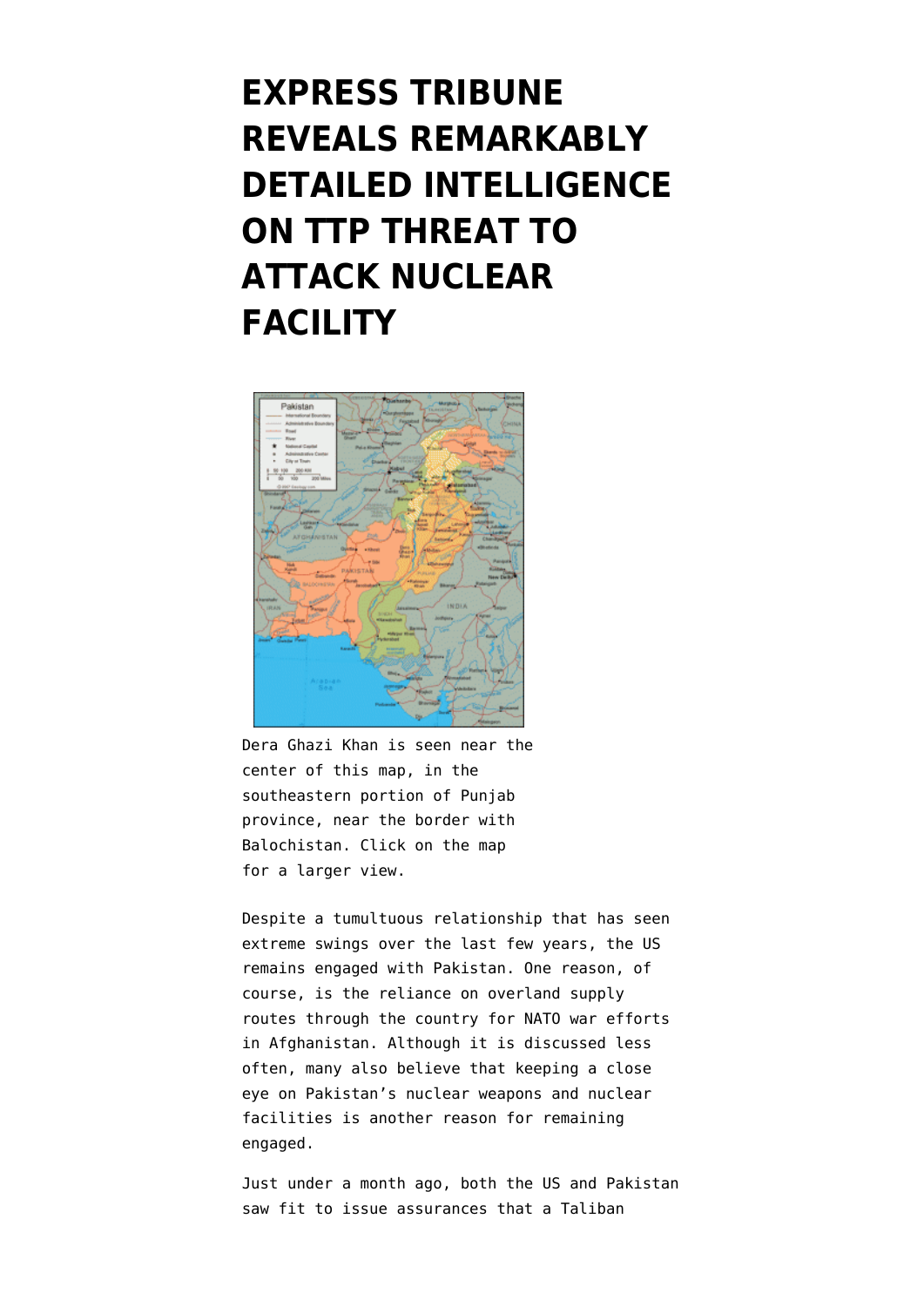[attack on Pakistan's Minhas air base](http://www.bbc.co.uk/news/world-asia-19278302) did not pose a threat to nuclear weapons. Flying in the face of those assurances that Pakistan's nuclear arsenal and facilities are safe are articles [yesterday](http://tribune.com.pk/story/432295/taliban-threat-nuclear-site-in-dg-khan-cordoned-off/) and [today](http://tribune.com.pk/story/432846/ttp-punjab-rehearsed-attack-on-nuclear-site-report/) in Pakistan's Express Tribune providing remarkably detailed information on a planned attack by Pakistan's Taliban at a nuclear facility near Dera Ghazi Khan. I've seen no other mention of this story in Dawn, Pakistan Today or other international news outlets I monitor.

## From yesterday's story:

Following 'serious' security threats from the homegrown Taliban, the Army and Punjab police have deployed heavy forces at one of Pakistan's largest nuclear facilities in Dera Ghazi Khan (DG Khan), credible sources told *The Express Tribune.*

## /snip/

"DG Khan houses one of the largest nuclear facilities in the country, and has faced the first-ever serious security threat from the Tehreek-e-Taliban Pakistan (TTP)," said a high ranking military officer currently serving at the installation.

According to an official who works at the Pakistan Atomic Energy Commission, a key military and civilian fuel cycle site is located 40 kilometres from DG Khan. The site comprises uranium milling and mining operations, and a uranium hexaflouride conversion plant.

The article goes on to inform us that authorities estimated an 80% likelihood of an attack. It appears that the intelligence is based on an intercepted phone call, which included very specific information:

> Three to four vehicles carrying suicide bombers are about to enter DG Khan and